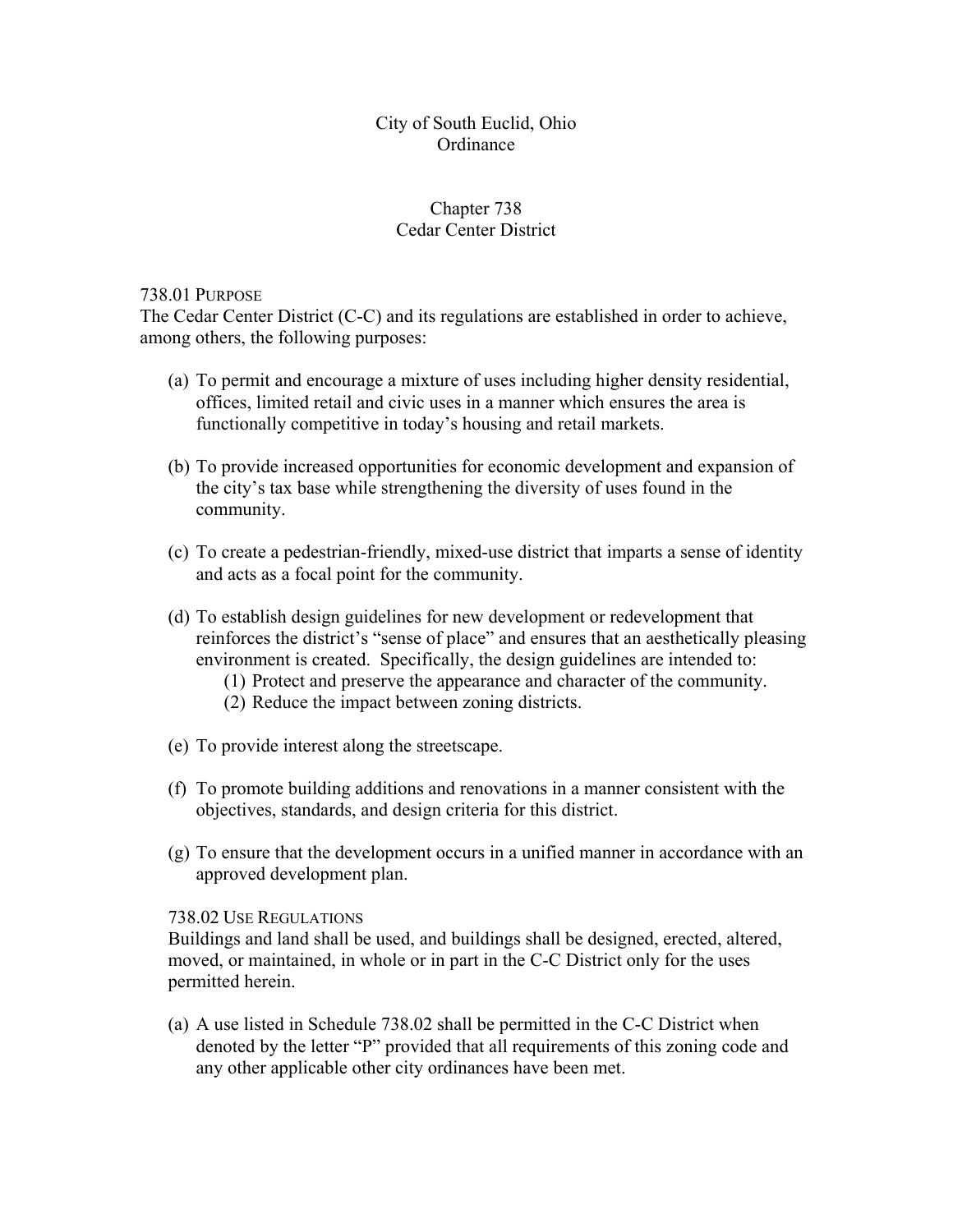- (b) A use listed in Schedule 738.02 shall be permitted as a conditional use in the C-C District when denoted by the letter "C", provided that the Planning Commission first makes the determination that the requirements of Sections 738.03 and 762.05 have been met.
- (c) A use listed in Schedule 738.02 shall be permitted as an accessory use in the C-C District when denoted by the letter "A". Such accessory uses shall be permitted as a subordinate use when it is clearly incidental to and located on the same zoning lot as the principal building use.

| Land Use Category                                                                                     | $C-C$          |
|-------------------------------------------------------------------------------------------------------|----------------|
| (a) RESIDENTIAL                                                                                       |                |
| (1) Multiple Family (including apartments and townhouses,<br>which may be above retail or office uses | P              |
| (2) Nursing Home, Senior Citizen Living Facilities and other<br>similar congregate care facilities    | $\mathcal{C}$  |
| (b) OFFICES                                                                                           |                |
| (1) Administrative, Professional and Business                                                         | $\mathbf{P}$   |
| $(2)$ Sales                                                                                           | $\mathbf{P}$   |
| (3) Medical Offices, Urgent Care Centers and Hospitals                                                | $\overline{C}$ |
| (c) RETAIL/SERVICES                                                                                   |                |
| (1) Automated Teller Machines (walk-up access)                                                        | $\mathbf{P}$   |
| (2) Financial institutions without drive through facilities                                           | $\mathbf{P}$   |
| (3) Personal services in completely enclosed buildings                                                | $\mathbf{P}$   |
| (4) Restaurants without drive through facilities                                                      | $\mathbf{P}$   |
| (5) Retail in completely enclosed buildings                                                           | $\mathbf{P}$   |
| (6) Drive-up/drive-though windows when associated with a                                              | $\overline{C}$ |
| use otherwise permitted in this district                                                              |                |
| (7) Outdoor sales/displays, including dining                                                          | C              |
| (8) Parking garage as principal use of a lot                                                          | $\overline{C}$ |
| (d) ENTERTAINMENT AND COMMUNITY FACILITIES                                                            |                |
| (1) Assembly halls, meeting places                                                                    | $\mathbf{P}$   |
| (2) Libraries                                                                                         | $\mathbf{P}$   |
| (3) Museums                                                                                           | $\mathbf{P}$   |
| (4) Theaters-community/movie                                                                          | $\mathbf{P}$   |
| (5) Amphitheaters, gazebos and other similar landscape                                                | $\overline{C}$ |
| features                                                                                              |                |
| (e) ACCESSORY USES                                                                                    |                |
| (1) Accessory parking garages and off-street parking areas                                            | A              |
| $(2)$ Signs                                                                                           | A              |

Schedule 738.02 Schedule of Uses

#### 738.03 CONDITIONAL USE REQUIREMENTS

(a) Medical offices, urgent care centers and hospitals are conditionally permitted in the C-C District provided a minimum distance of 200 feet separates residential uses from the lot on which the medical use is located.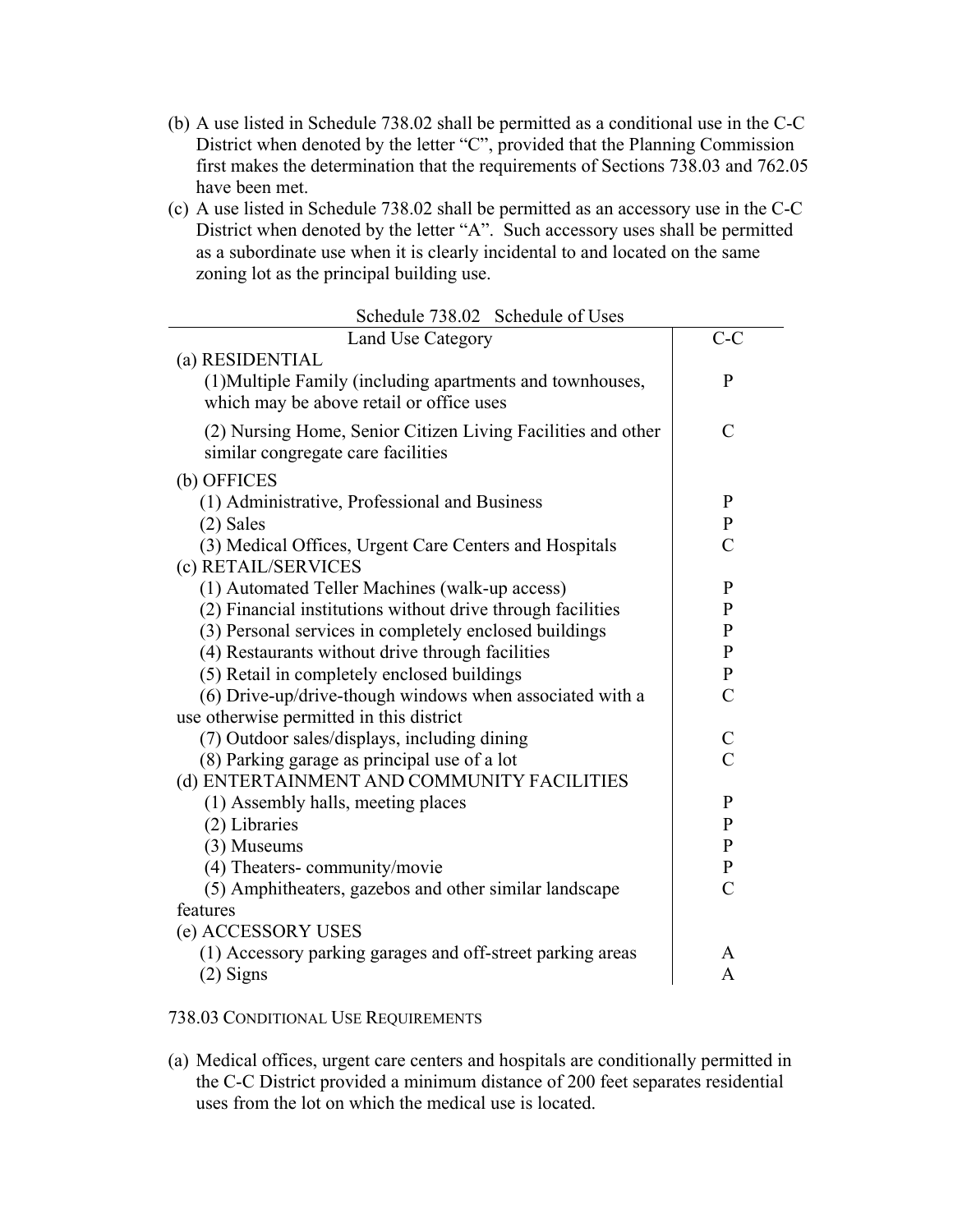(b) Other conditionally permitted uses shall be subject to the requirements of Section 762.05.

## 738.04 LOT REQUIREMENTS

The minimum lot and open space requirements for the C-C District are specified in Schedule 738.0304

|                                                 | Residential<br>$U$ ses <sup><math>(1)</math></sup> | Non-Residential Uses |
|-------------------------------------------------|----------------------------------------------------|----------------------|
| (a) Minimum Lot Area                            | 5 acres                                            | 1 acre               |
| (b) Minimum Lot Width                           | 300 feet                                           | 150 feet             |
| (c)Minimum Landscaped Open Space <sup>(2)</sup> | 20% of lot area                                    | 20% of lot area      |

(1) For mixed-use projects that include residential dwelling units, the entire project shall comply with the minimum requirements for residential uses set forth in this schedule.

 $(2)$  See also section 738.11.

#### 738.05 BUILDING REQUIREMENTS

All buildings and structures shall be located on a lot in compliance with the setback requirements set forth in Schedule 738.05.

|                                                         | Residential               | Non-Residential Uses                   |
|---------------------------------------------------------|---------------------------|----------------------------------------|
|                                                         | <b>Uses</b>               |                                        |
| (a) Setback from Cedar Road or Warrensville Center Road |                           |                                        |
| (1) When the building façade facing the                 | 10 feet                   | 10 feet                                |
| street includes a public entrance                       |                           |                                        |
| (2) When the building façade facing the                 |                           |                                        |
| street does not include a public                        | 30 feet                   | 30 feet                                |
| entrance                                                |                           |                                        |
| (b) Setback from all other public rights-of-            | 30 feet                   | 30 feet                                |
| way                                                     |                           |                                        |
| (c) Setback from property line abutting a               | 10 feet                   | 10 feet                                |
| non-residential district <sup><math>(1)</math></sup>    |                           |                                        |
| (d) Setback from property line abutting a               | 25 feet <sup>(2)(3)</sup> | 20 feet <sup><math>(2)(3)</math></sup> |
| residential district                                    |                           |                                        |

## Schedule 738.05 Minimum Building Setbacks

 $\overline{a}$ <sup>(1)</sup> Elimination of the building setback may be approved by the Planning Commission to permit buildings that are on two adjoining parcels to abut when the property owners of both parcels enter into an agreement to develop the properties as a joint development.

 $(2)$  In no case however, shall the setback be less than equal to the height of the building.  $^{(3)}$  See also Schedule 738.08.

738.06 PARKING REQUIREMENTS AND SETBACKS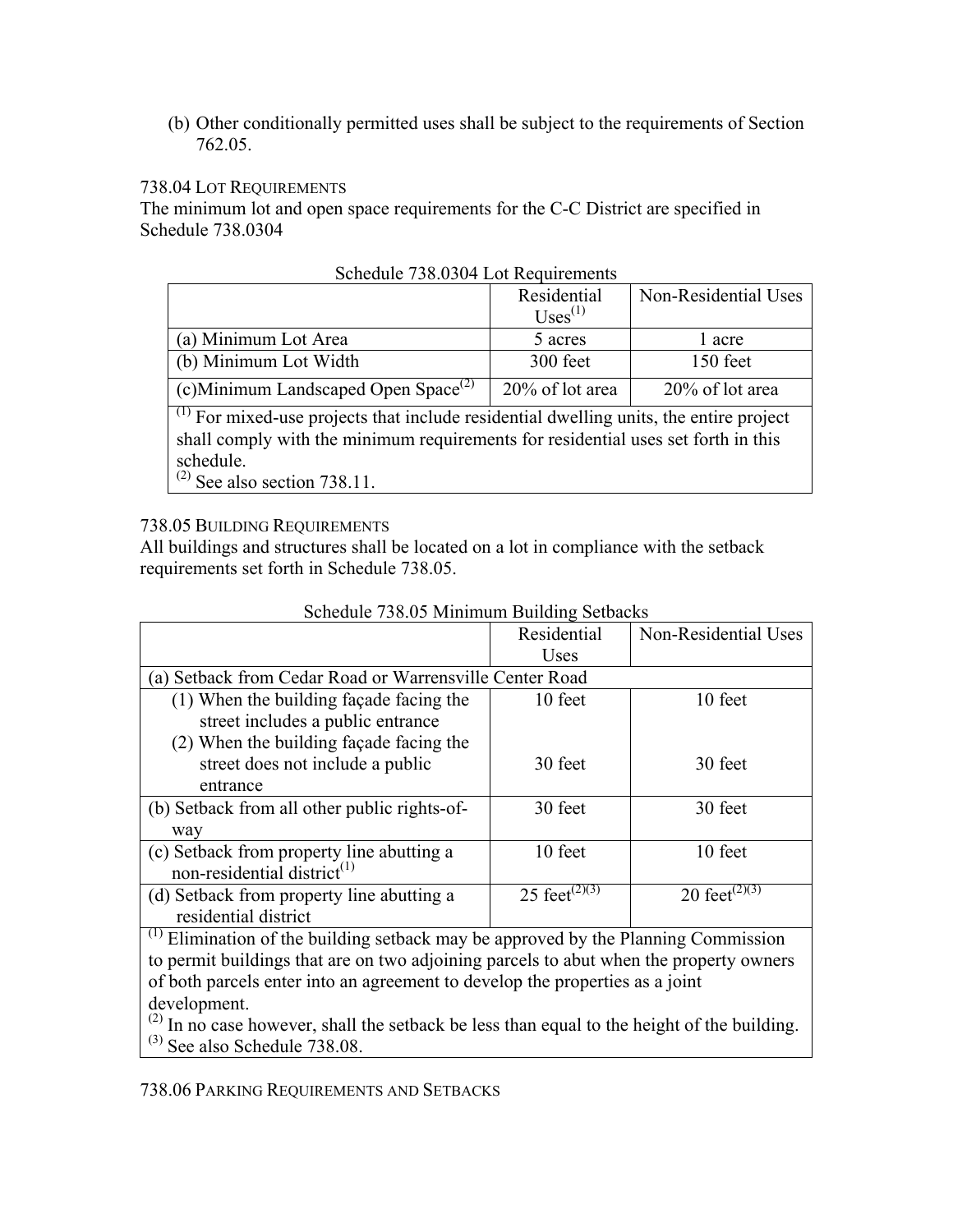- (a) Off-street parking shall be provided according to the requirements of Chapter 734 and shall comply with the minimum parking setbacks measured from the street right-of-way or property line, as specified in Schedule 738.06.
- (b) Off-street parking structures shall comply with the building setback requirements set forth in Schedule 738.05.
- (c) All required parking setback areas shall be landscaped according to Section 738.11.

|                                                        | Residential | Non-Residential Uses |
|--------------------------------------------------------|-------------|----------------------|
|                                                        | Uses        |                      |
| a) Setback from Cedar Road or Warrensville Center Road |             |                      |
| (1) When parking are is within 50 feet of              | 50 feet     | 50 feet              |
| the Cedar Road/Warrensville Center                     |             |                      |
| Road intersection                                      |             |                      |
| (2) When parking area is more than 50                  |             |                      |
| feet from the Cedar/Warrensville                       | 20 feet     | 20 feet              |
| Center Road intersection                               |             |                      |
| (b) Setback from all other public rights-of-           | 20 feet     | 20 feet              |
| way                                                    |             |                      |
| (c) Setback from property line abutting a              | 10 feet     | 10 feet              |
| non-residential district                               |             |                      |
| (d) Setback from property line abutting a              | 20 feet     | 20 feet              |
| residential district                                   |             |                      |

## Schedule 738.06 Minimum Parking Setbacks

(d) Bicycle Parking. Off-street bicycle parking shall be provided as follows:

- (1) One bicycle parking space shall be provided for every twenty (20) automobile parking spaces, with a minimum of two (2) spaces and a maximum of forty (40) spaces. No bicycle parking is required where less than twenty (20) automobile parking spaces are required.
- (2) Each bicycle parking space shall be sufficient to accommodate a bicycle 7 feet in length and 2 feet in width, and shall be provided with some form of stable frame permanently anchored to a foundation to which a bicycle frame and both wheels may be conveniently secured.
- (3) All bicycle parking spaces shall be clearly marked as such and shall be separated from auto parking and traffic. The separation of bicycle parking spaces and the amount of corridor space shall be adequate for convenient access to every space when the parking area is full.
- (4) Bicycle parking spaces shall be located near the entrance of the use being served and within view of pedestrian traffic if possible, and shall be sufficiently secure to reasonably reduce the likelihood of bicycle theft.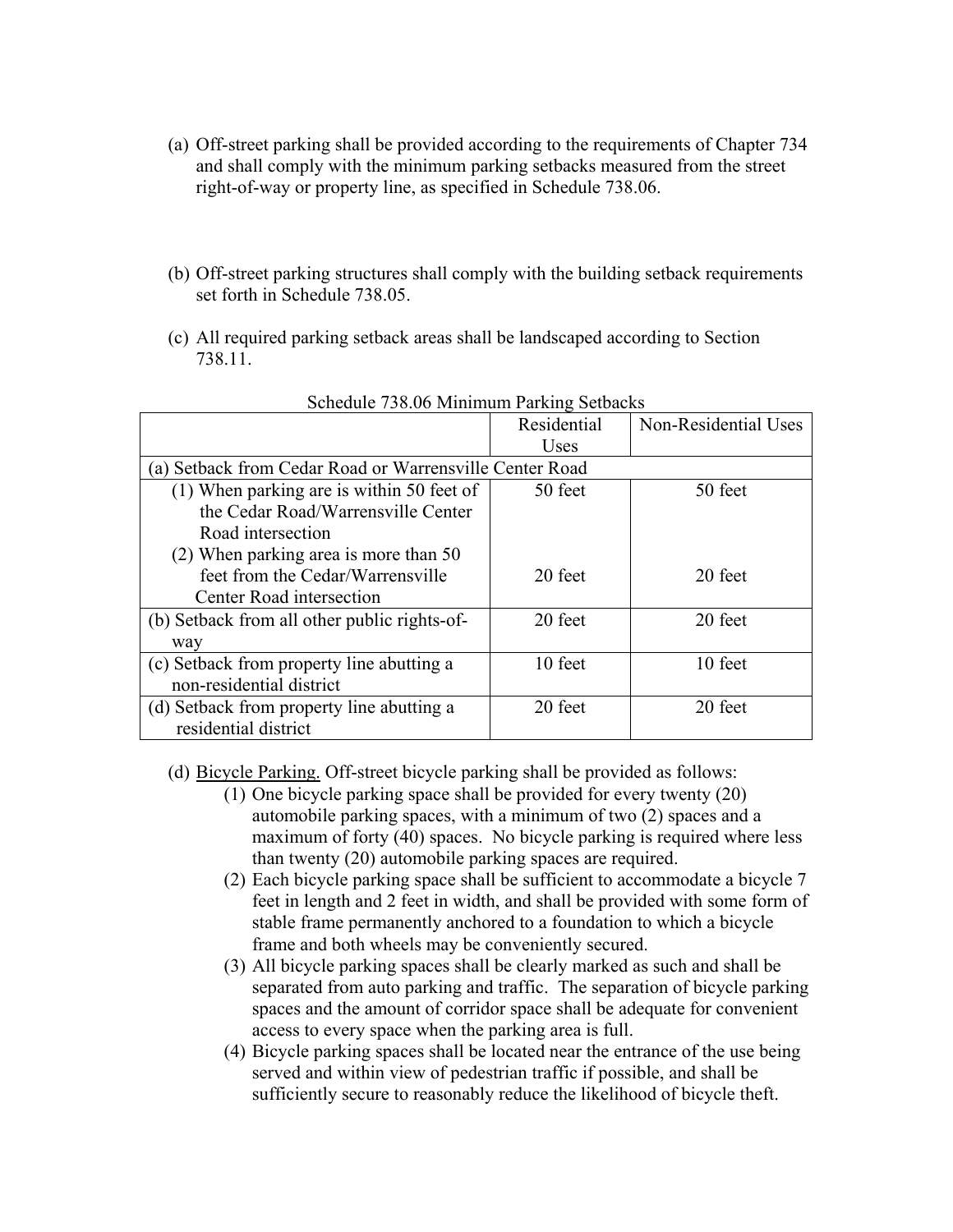However, they must be located so not to interfere with pedestrian or automobile traffic patterns or pose any potential safety problems.

- (5) Any property owner required to have bicycle parking may elect to establish a shared bicycle parking facility with any other property owner within the same black to meet the combined requirements.
- (6) When automobile parking spaces are provided in a structure, all required bicycle parking spaces shall be located inside that structure or in other areas protected from the weather.

738.07 DWELLING UNIT FLOOR AREA REQUIREMENTS

All dwelling units shall comply with the following dwelling unit floor area requirements.

- (a) Each dwelling unit shall have a minimum floor area of 600 square feet plus 100 square feet fro each bedroom.
- (b) Measurements shall be made from the interior face of exterior walls and from the centerline of party walls.
- (c) All areas that are within garages, terraces, porches, public hallways, and general storage areas shall be excluded in this measurement.

738.08 HEIGHT REGULATIONS

- (a) Buildings and structure shall not exceed the maximum building height specified in Schedule 738.08.
- (b) All buildings shall be designed to create the appearance of having a minimum of two (2) stories through the use of architectural elements.

| -73                                       |                        |                        |
|-------------------------------------------|------------------------|------------------------|
| Front Building Setback from cedar Road or | <b>Building Height</b> | Mixed Use Project      |
| Warrensville Center Road rights of way    |                        | <b>Building Height</b> |
| 10 feet<br><del>30 feet</del>             | 40 feet                | 60-feet                |
| 30 feet<br><del>75 feet</del>             | <del>60 feet</del>     | 75 feet                |
| <del>'5 feet or more</del>                |                        |                        |
| $\overline{\phantom{a}}$                  |                        |                        |

#### Schedule 738.08 Maximum Building Heights

 $\stackrel{\text{\tiny{(1)}}}{ }$  Buildings must be part of a development project in which a minimum of fifty percent (50%) of the total project floor area is devoted to residential uses.

 $\left(\frac{2}{2}\right)$  A portion of the building, or a separate building on the same lot, must be located within thirty (30) feet of the public right-of-way of Cedar Road or Warrensville Center Road.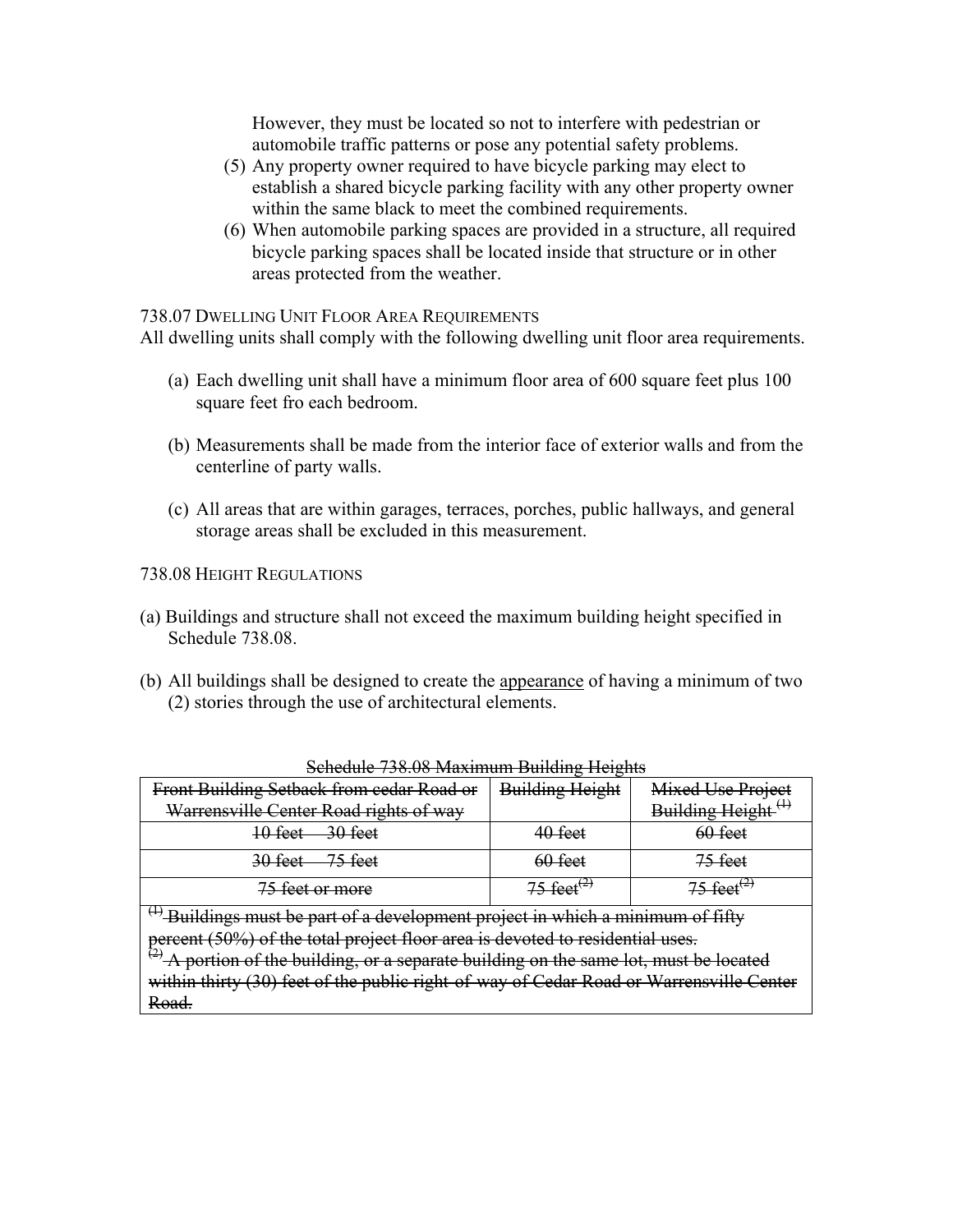| <b>Building Heights</b>                   |                        |                                |
|-------------------------------------------|------------------------|--------------------------------|
| Minimum Building Setback                  | <b>Building Height</b> | Mixed-Use Project              |
|                                           |                        | Building Height <sup>(1)</sup> |
| (a) When the building setback from Cedar  |                        |                                |
| Road or Warrensville Center Road is at    |                        |                                |
| least                                     |                        |                                |
| $(1)$ 10 feet                             | 55 feet                | 65 feet <sup>(2)</sup>         |
| (b) When the building setback from        |                        |                                |
| Fenwick Road is at least                  |                        |                                |
| $(1)$ 30 feet                             | 40 feet $(3)$          | 40 feet $(3)$                  |
| $(2)$ 55 feet                             | 55 feet                | 55 feet                        |
| $(3)$ 65 feet                             | 65 feet                | 65 feet                        |
| (c) When the building setback from the    |                        |                                |
| nearest property line zoned single-family |                        |                                |
| residential is at least                   |                        |                                |
| 25 feet                                   | 25 feet $(4)$          | 25 feet $(4)$                  |
| 40 feet                                   | 40 feet                | 40 feet                        |
| $100$ feet<br>3)                          | 55 feet                | 55 feet                        |
| 300 feet<br>$\left(4\right)$              | 55 feet                | 65 feet <sup>(2)</sup>         |

 $(1)$  A minimum of fifty percent (50%) of the building floor area must be devoted to residential uses.

 $(2)$  A portion of the building, or a separate building on the same lot, must be located within thirty (30) feet of the public right-of-way of Cedar Road or Warrensville Center Road.

 $(3)$  Between 40 and 55 feet, the maximum permitted building height is equal to the setback.

 $(4)$  Between 25 and 40 feet, the maximum permitted building height is equal to the setback.

# 738.09 REQUIRED DESIGN ELEMENTS

All use in the C-C District shall comply with the following design requirements.

- (a) Each lot shall have a minimum of sixty-five percent (65%) of the linear length of the lot frontage abutting Cedar Road or Warrensville Center Road devoted to a building or wall that is located within thirty (30) feet of the public right-of-way. The building or wall shall comply with the following:
	- a. The length of the lot frontage utilized in the calculation shall not include the width of access drives.
	- b. Walls shall be constructed of solid masonry and shall have a height not less than three (3) feet, not including ornamentation or other features.
	- c. Buildings shall comply with the setback requirements set forth in Section 738.05 and the height regulations of Section 738.08.
	- d. Walls shall be located a minimum of ten (10) feet from the public right-ofway.

(b) Walls of buildings shall comply with the following: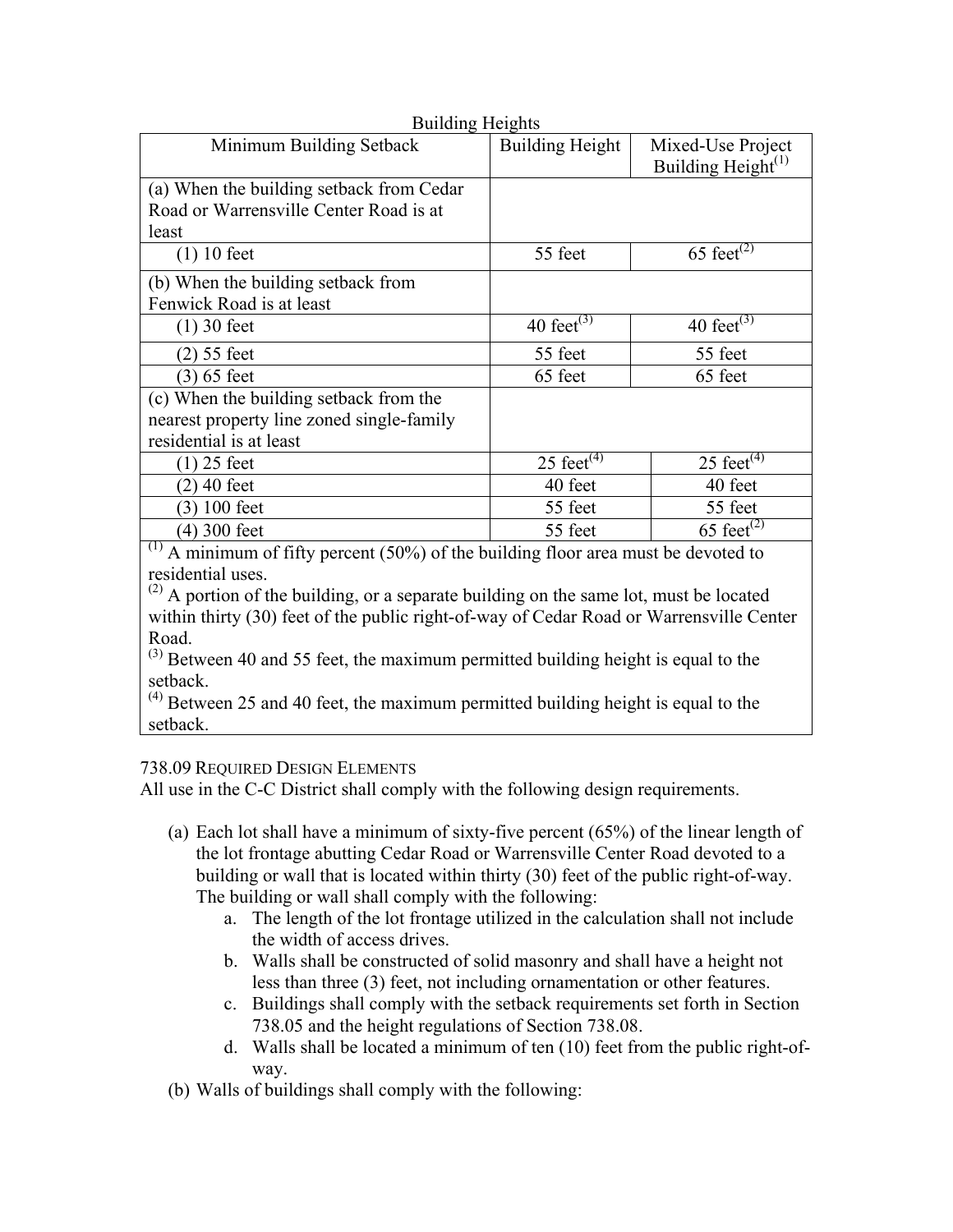- (1) When the wall of a building faces a public right-of-way or parking area, or is within 45 degrees of facing a public right-ofway, a minimum of fifty percent (50%) of such wall area shall have display-type windows on the ground floor. The bottom edge of such windows shall not be higher than three (3) feet above grade. A maximum of twenty percent (20%) of such windows may be opaque.
- (2) Walls shall have no more than twenty (20) feet of contiguous wall length devoid of windows on any ground floor, unless the wall includes architectural features such as piers, columns, defined bays or an undulation of the building, so that a pedestrian scale, rhythm, and visual interest is created.
- (3) Walls that meet the following criteria shall be exempt from the requirements of the subsection (b)(2), above:
	- A. Two walls face one another, are separated by not more than thirty (30) feet and the space between the two walls is used for servicing the buildings, or
	- B. The wall faces an area devoted solely to loading and delivery and is screened from view from all public rightsof-way, parking areas and abutting residential areas.
- (c) All on-site utility and power lines shall be buried underground.
- 738.10 SUPPLEMENTAL ACCESSORY USE AND ACCESSORY STRUCTURE REGULATIONS.
	- (a) Off-Street Parking Areas. Off-street parking shall be provided in accordance with Chapter 1123.
		- (1) The use of community and/or shared parking facilities is encouraged. The Planning Commission may approve a development plan with a reduction in the number of parking spaces required when the following conditions are met:
			- A. If it can be shown that because of varying peak demands, the uses can be adequately accommodated with a lesser number of parking spaces than that which is required based on the sum of the various uses computed separately; and
			- B. If it is determined that the lesser number of spaces is appropriated and consistent with threes regulations. In such case not more than fifty percent (50%) of the required parking spaces shall be shared.
		- (2) Parking facilities shall not be located adjacent to a street intersection, square, park or other public open space. (3)(2) All walkways and parking facilities shall conform to the design requirements established by the Americans with Disabilities Act (ADA).
	- (b) Lighting. Lighting fixtures shall comply with the following regulations:

(1) Light poles shall not exceed a height of twenty (20) feet.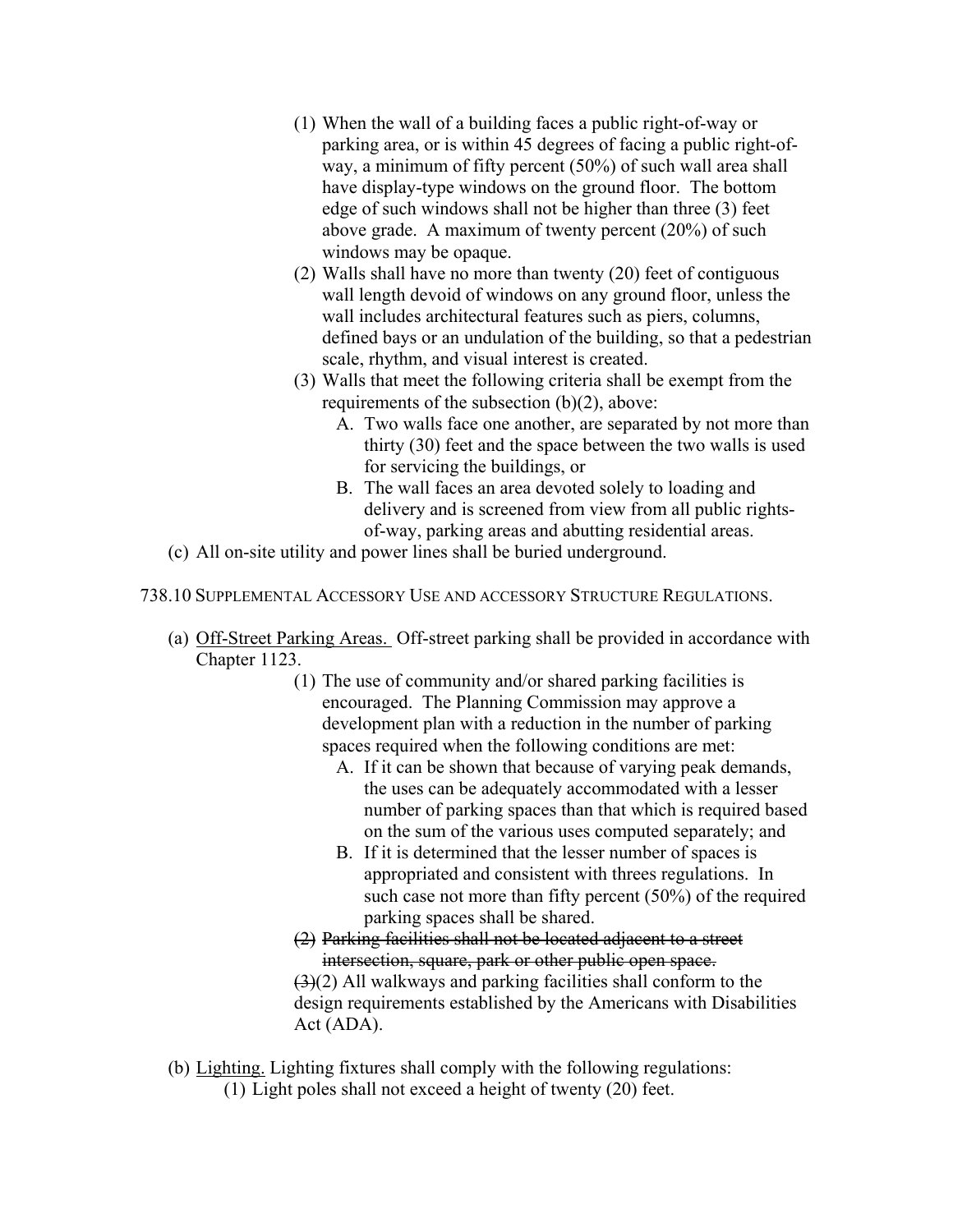- (2) All lighting fixtures shall be arranged, hooded or shielded so as to direct light away from adjoining residential districts and streets and so that light source is not directly visible from adjacent properties.
- (c) Signs. Signs shall be provided according to the regulations set forth in Chapter 735.

738.11 LANDSCAPING AND SCREENING REQUIREMENTS.

All portions of the site not devoted to buildings and pavement shall be landscaped and screening shall be provided in order to: remove, reduce, lessen or absorb the impact between one use or zone and another; reduce the impact of large parking areas; provide interest and lessen the monotony of the streetscape; and obscure the view of waste receptacles, parking areas and loading areas.

- (a) Required Open Space. A minimum of the site shall be devoted to open space as set forth in Schedule 738.0304 and shall be landscaped according to the requirements of this section.
	- (1) Impervious Landscaped areas having a width of ten (10) feet or more, including but not limited to areas devoted to required setbacks and interior parking lot landscaping, shall be included as meeting the open space requirement.
	- (2) Impervious Landscaped areas having a width of less than ten (10) feet, but not less than five (5) feet, which are located adjacent to buildings or walls, may be included as meeting the open space requirement when the Planning Commission determines that the area is of sufficient size and shape to provide for a suitable landscaped area.
- (b) Landscaping Along the Street Frontage. All areas within the required building and parking setback, excluding driveway openings, shall be landscaped. The following minimum plant materials shall be provided and maintained.
	- (1) One major shade tree for every fifty (50) linear feet of lot frontage or fraction thereof, not including drive entrances. Each tree, at the time of installation, shall have a clear trunk height of at least six (6) feet and a minimum caliper of two (2) inches.
	- (2) One shrub for every ten (10) linear feet of lot frontage or fraction thereof, not including drive entrances.
	- (3) Grass, ground covers or other live landscape treatment, excluding paving or gravel.
- (c) Screening of Parking Lots Along Public Streets. Whenever parking areas consisting of five (5) or more spaces are located such that the parked cars will be visible from a public street, screening shall be provided and maintained between the parking area and the street right-of-way. To the extent that the provisions of Section 738.11(b) have not satisfied the provisions of this section, additional screening shall have a minimum height of three (3) feet and shall be placed along the perimeter of the parking area to effectively obscure a minimum of fifty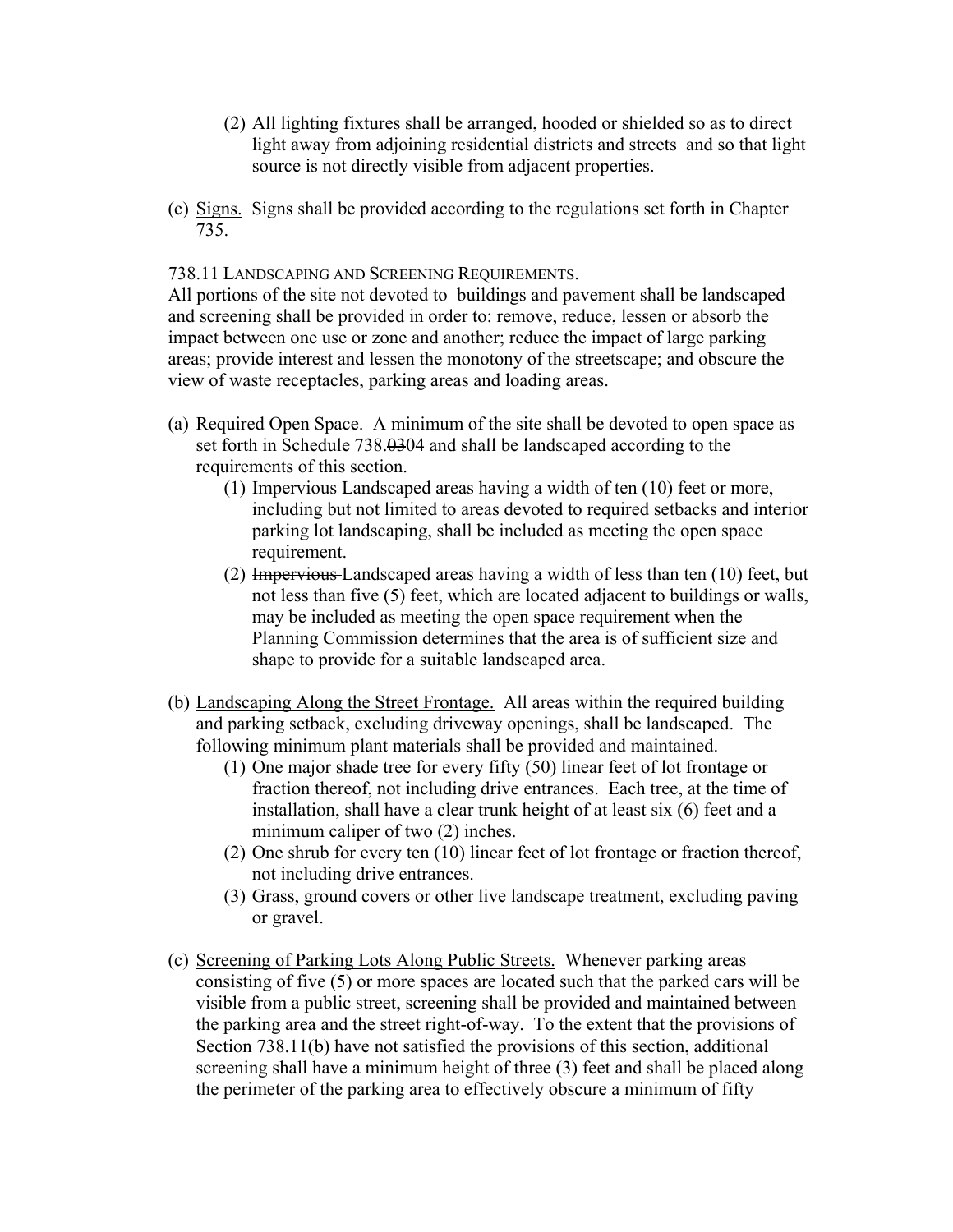percent (50%) of the view of the parking area. A wall that is provided in compliance with Section 738.09(a) shall fulfill this requirement.

- (d) Landscaping on the Interior of Parking Lots. For any parking area that is designed to accommodate forty (40) or more vehicles, a minimum of ten percent (10%) of the parking lot area shall be planted as landscaped island areas. These areas shall be reasonably distributed throughout the parking lot so as to provide visual and climatic relief from broad expanses of pavement.
	- (1) Each landscaped island shall be a minimum of ten (10) feet in any horizontal dimension.
	- (2) Within the landscaped islands, one major shade tree shall be provided for every ten (10) parking spaces. Each tree, at the time of installation, shall have a clear trunk height of at least six (6) feet and a minimum caliper of two (2) inches.
	- (3) Landscaped areas adjacent to the perimeter of the parking area shall not be counted as interior parking lot landscaped areas.
	- (4) The interior parking lot landscaped areas shall be counted toward the minimum open space required in Schedule 738.0304.
- (e) Screening Adjacent to Residential Districts. Screening shall be provided within the required setback areas adjacent to residential districts in compliance with the following:
	- (1) Screening shall consist of one or a combination of the following:
		- A. A dense vegetative planting incorporating trees and/or shrubs of a variety which shall be equally effective in winter and summer.
		- B. A solid non-living opaque structure such as a masonry wall or a solid fence constructed of materials approved by the Architectural Review Board.
		- C. A fence with openings though which light and air may pass, together with a landscaped area at least twenty (20) feet wide.
		- D. A landscaped mound or berm at least twenty (20) feet wide with a maximum height of three (3) feet.
	- (2) The height of the screening shall be in accordance with the following:
		- A. Visual screening walls, fences, or mounds and fences in combination shall be s minimum of six (6) feet high measured from the natural grade.
		- B. Vegetation at the time of installation shall be a minimum of six (6) feet high measured from the natural grade.
- (f) Screening of Waste Receptacles: Waste receptacles shall be screened from view on all sides by building walls and by supplemental opaque fences, walls, or landscaping having a minimum height of six (6) feet.
- (g) Screening of Loading Areas: Loading areas shall be screened from view from public streets, parking areas and adjacent lots by a wall or dense vegetative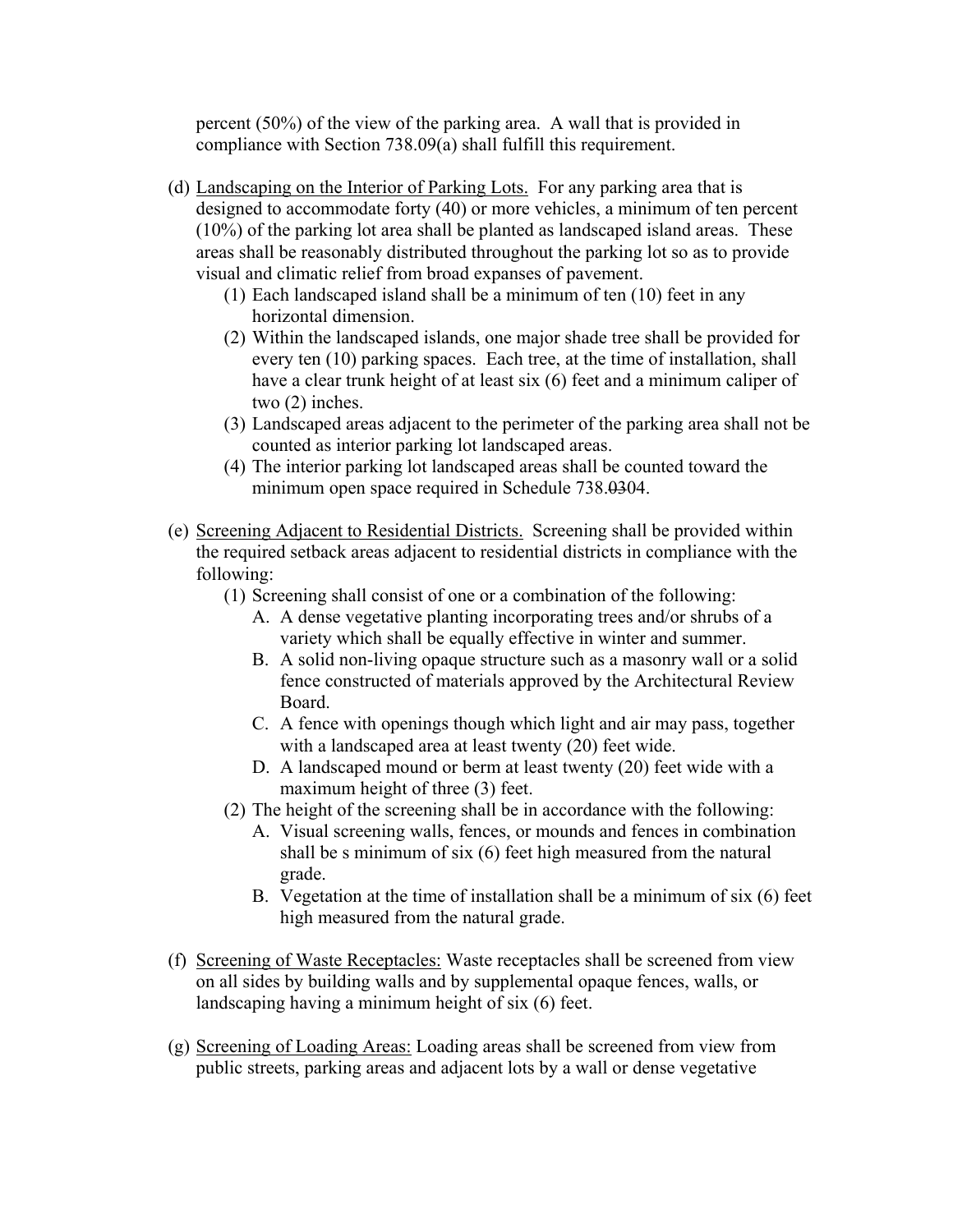planting incorporating trees and/or shrubs of a variety which shall be equally effective in winter and summer, having a minimum height of eight (8) feet.

(h) Flexibility in the Arrangement and Placement of Landscaping and Screening. The standards and criteria in subsections "(a)" through "(g)" establish the City's objectives and levels of landscaping intensity expected. However, in applying these standards, the Planning Commission may exercise discretion and flexibility with respect to the placement and arrangement of the required elements to assure that the objectives of this district and the proposed development or redevelopment are best satisfied.

## 738.12 DEVELOPMENT AND DESIGN GUIDELINES

The following development and design guidelines are established to ensure that all new development or redevelopment complies with the purpose and objectives of this Chapter, as set forth in Section 738.01.

- (a) General Criteria.
	- (1) The proposal shall enhance and improve the character of the community and be appropriate and compatible with its surroundings in accordance with the intent, objectives and development requirements set forth in this Chapter.
	- (2) Buildings, structures and landscaping should be designed and located on the site and be of a scale and massing to complement adjacent buildings and enhance the character of the surrounding area.
	- (3) Buildings are encouraged to be placed near the street to provide a sense of enclosure and definition to the street. This criteria nevertheless recognizes that the internal portion of the site will also be developed with new buildings or renovations and/or additions to existing buildings.
	- (4) Each building or unit of a multiple building development should have its own distinct identity, yet should also be compatible with adjacent units or buildings in terms of proportion, color, and materials.
	- (5) Where natural or existing topographic patterns positively contribute to the appearance and utility of a development, they shall be preserved and developed. Modifications to topography will be permitted providing the modifications do not affect surrounding properties or the overall quality of the proposed development in an adverse way.
	- (6) Pedestrian activity shall be encouraged and safe pedestrian connections shall be provided between the principal uses in the project area and between the principal uses, adjacent uses and sidewalks.

(b) Design of Buildings.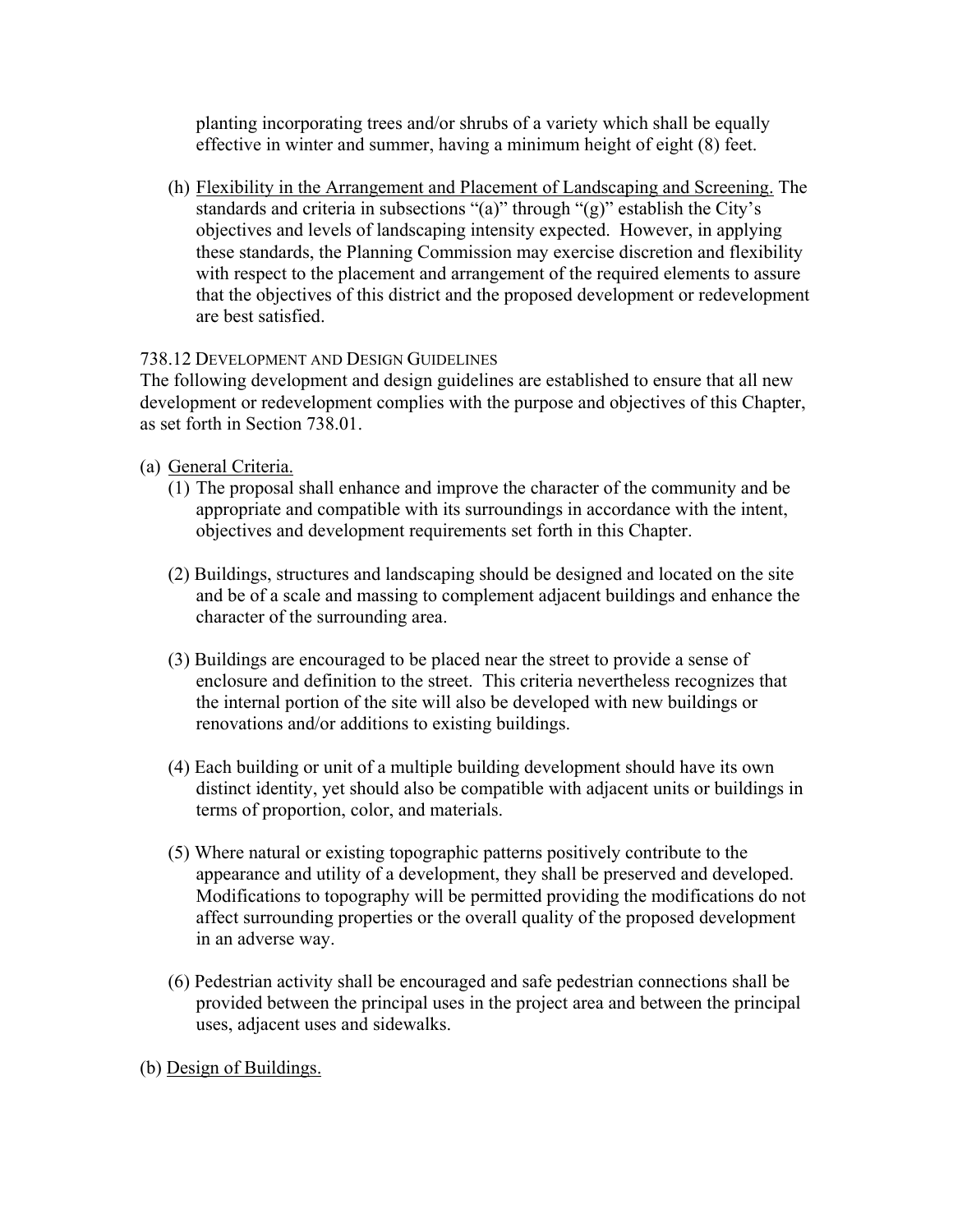- (1) Architectural style is not restricted, but evaluation of the project's appearance shall be based on the quality of its design and its relationship to the prevailing design characteristics of the surrounding area.
- (2) Building components such as windows, doors, eaves, and parapets shall be composed on a building façade so as to create a proportional and harmonious relationship with one another and surrounding buildings.
- (3) Architectural features should be located upon a building façade so that a wellbalanced pattern with a constant rhythm and harmonious appearance results.
- (4) Buildings and principal building entrances shall be oriented toward the street so as to define the street edge and contribute to a dynamic pedestrian and street environment.
- (5) Building surrounding public spaces shall be oriented so as to focus activity on that area.
- (6) Buildings located at street intersections and other important pedestrian or automobile entry points shall employ distinctive architectural features to distinguish these areas.
- (c) Building Materials.
	- (1) Buildings shall have finish materials on all sides. Finish materials shall not include exposed concrete, cinder block or stucco (commonly known as "dryvit") unless it is utilized with bands of accent color, recessed or protruding belt courses, wide reveals or combinations thereof.
	- (2) A combination of materials, textures, colors, and finished are preferred to create visual interest.
- (d) Design of Parking Areas.
	- (1) Walkways shall be provided in large parking areas and in parking areas that are associated with a high pedestrian volume and shall be clearly distinguished and separated from the automobile parking spaces and aisles.
		- A. These walkways shall be integrated with existing sidewalks and pedestrian routes and coordinated surrounding neighborhoods where pedestrian routes are located.
		- B. Such walkways shall be constructed of concrete, stone, or brick and set apart and enhanced with landscaping and lighting.
	- (2) Entrances and exits to parking areas should be located so as to minimize traffic volume and conflicts with pedestrians, residential streets, and busy intersections.
	- (3) Parking structures should be designed with a façade treatment that reasonably screens the parked vehicles, at each level of the parking structure, from view from the street.
	- (4) Bicycle parking areas shall be located in an area clearly designated as such and safely separated from pedestrian and automobile traffic.
- (e) Landscaping.
	- (1) Landscape treatment shall be provided to emphasize a pedestrian environment, separate pedestrian ways from parking areas, enhance architectural features,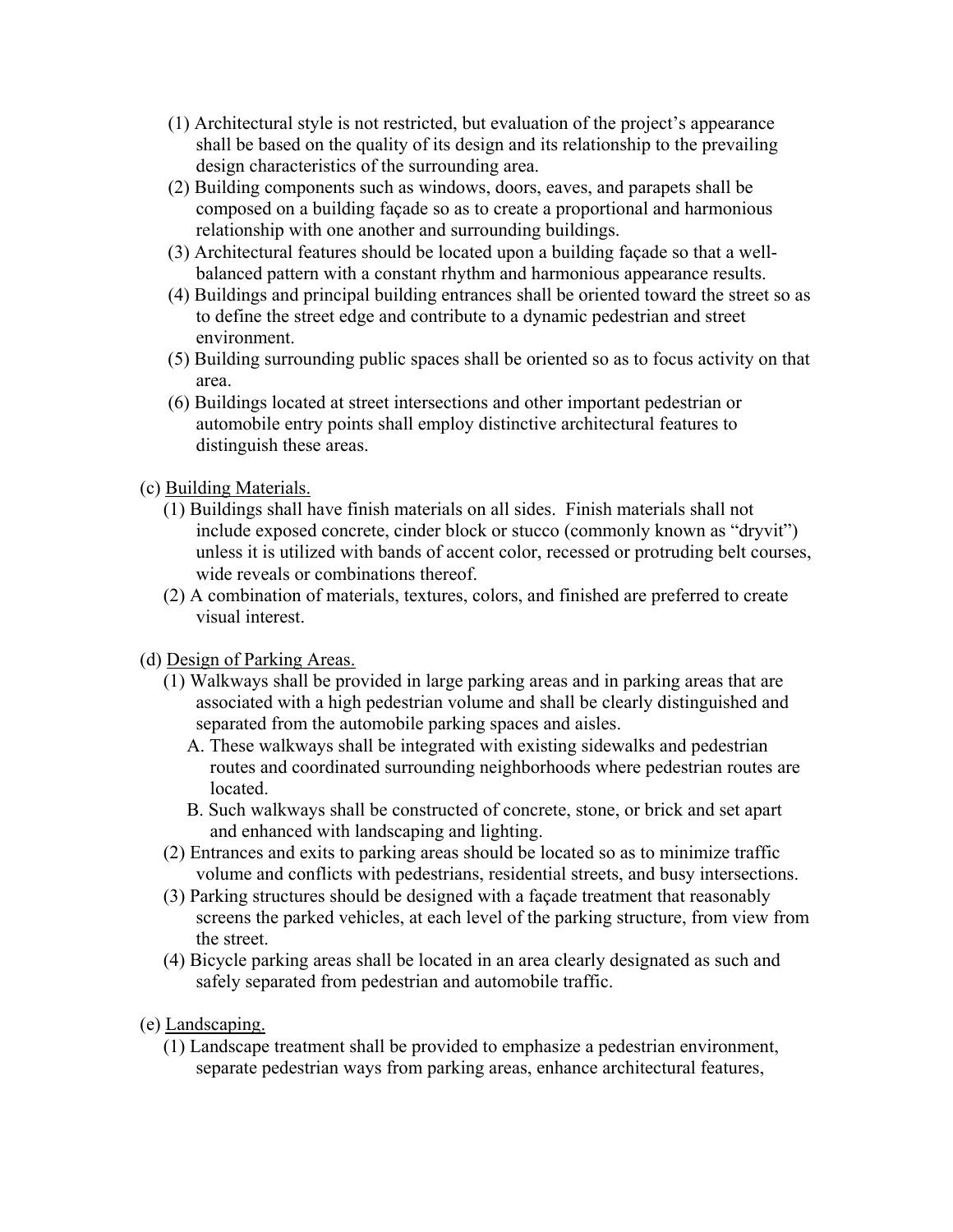provide shade, and strengthen vistas and important axes between the development and other locations near the Cedar/Warrensville intersection.

- (2) Trees and shrubs shall be arranged to create varied and attractive views.
- (3) Plant material should provide a variety of colors and displayed throughout the year.
- (f) Fire Protection. All development and redevelopment shall comply with the National Fire Prevention Associations 24, Standard for the Installation of Private Fire Service Mains and their Appurtenances.

738.13 DEVELOPMENT PLAN REVIEW REQUIRED.

All new development and alterations to existing development in a C-C District shall comply with the regulations set forth in this Chapter.

(a) Development plans shall be submitted and reviewed by the Planning Commission and/or the Architectural Review Board (ARB) according to Schedule 738.13

| $50.10$ and $1.50.15$                |                    |                         |
|--------------------------------------|--------------------|-------------------------|
| Type of Development Proposed         | Review by Planning | Review by Architectural |
|                                      | Commission         | Review Board (ARB)      |
| New construction, including          | Yes                | Yes                     |
| building additions                   |                    |                         |
| Modifications or changes to the bulk | Yes                | Yes                     |
| area of an existing building         |                    |                         |
| Modifications to the exterior façade | N <sub>0</sub>     | Yes                     |
| treatment of an existing building or |                    |                         |
| required screening elements          |                    |                         |
| Modifications to the site plan of an | Yes                | N <sub>0</sub>          |
| existing building                    |                    |                         |

Schedule 738.13

Notwithstanding the regulations for nonconforming uses set forth in Chapter 751, no alterations that affect the exterior of an existing building, parking, or site circulation shall be permitted unless the entire building and its accessory uses, including parking facilities, comply with the regulations of this Chapter.

- (b) Development Plan Submission. Development plans of the proposed development shall be drawn at a scale of not less than  $1' = 50'$  and designed in accordance with the regulations set forth in this Chapter and any other applicable plans that may have been adopted by the City which apply to the subject site. The development plan shall include, but not be limited to:
	- (1) Site plan: The site plan shall indicate:
		- E. The proposed location of all structures identified by type, size, height and use;
		- F. The assignment of all lands subdivided; and
		- G. The location of all structures within two hundred (200) feet of properties adjoining the proposed development.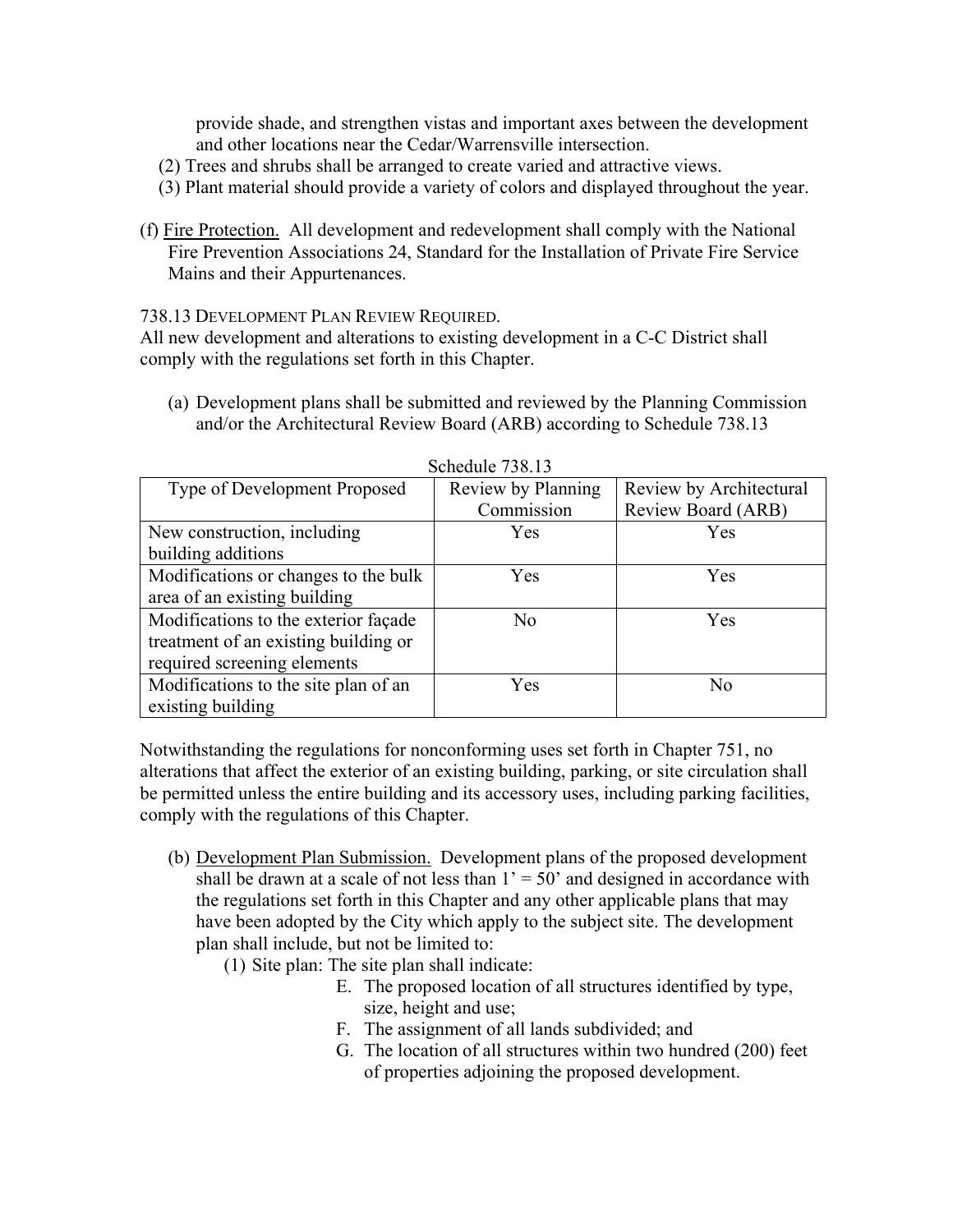- (2) Circulation plan: The circulation plan shall show on-site vehicular and pedestrian circulation patterns, including the location and dimensions of proposed driveways and walkways and the locations and arrangement of parking spaces and service facilities. A traffic engineer may be retained by the City, at the request of the Planning Commission, to further review, comment, and provide recommendations to the City, owner and developer. All costs incurred shall be reimbursed to the City from the applicant, owner or developer.
- (3) Floor plans and elevations: These documents shall include plans and designs for all structures and other such information to explain the purpose, appearance, materials and construction.
- (4) Landscape plan: These drawings shall show:
	- A. The proposed grading and drainage plan;
	- B. The a landscape treatment; and
	- C. Plazas, parks and other landscape features.
- (5) Construction plan: The construction plan shall indicate the proposed method and standards for the construction and maintenance of utilities and paved areas.
- (6) Any proposed covenants running with the land; deed restrictions or easements proposed to be recorded and covenants proposed for maintenance.
- (7) Schedule of construction.
- (8) Such other reasonable information as the Commission or Board may require.
- (9) All plans, unless otherwise specified, shall be prepared by professional person qualified in the planning of land development, traffic circulation, and building and landscape design.

(c) Plan Review. Upon receipt of a development plan, the application shall be forwarded to the Planning Commission and/or the ARB as specified in Schedule 738.13, the building commissioner (if not a member of the ARB), and to any professional consultants retained by the City.

(d) Approval. The approval of the Planning Commission and/or the ARB shall be based upon compliance with the standards contained in this Zoning Code and with any supplementary criteria and guidelines that the Planning Commission and/or the ARB shall adopt from time to time.

(e) Plan Review by University Heights. All projects proposed within the South Euclid Cedar Center District shall be reviewed by the University Heights Planning Commission in order to help achieve the following: to accomplish the common goals and development policies identified by the *Cedar Center Plan* which are applicable to both South Euclid and University Heights; to address the unique nature of the Cedar Center District; to achieve a cohesive design program in both cities; and to facilitate the joint outcomes desired by the Cities of South Euclid and University Heights.